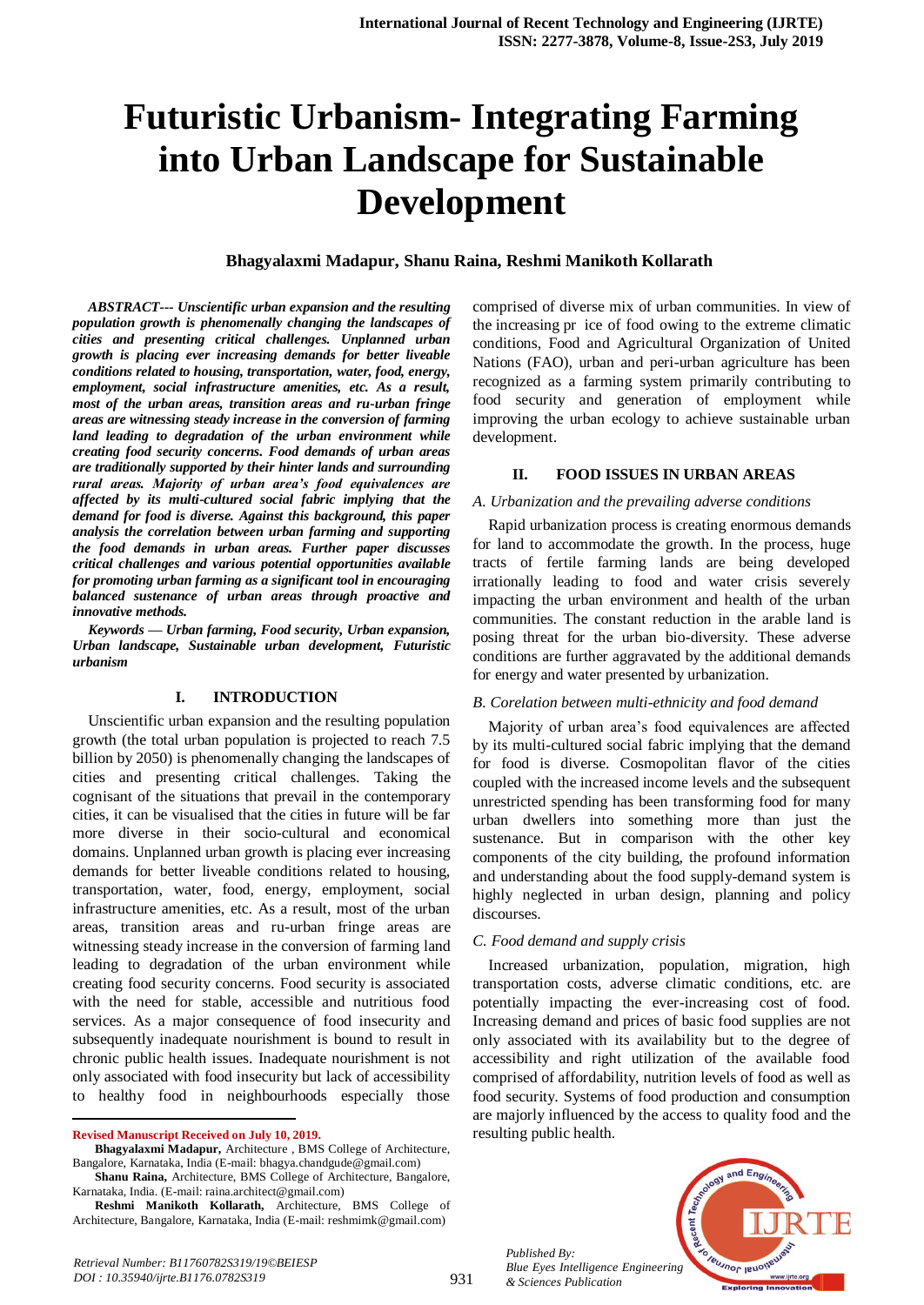#### **III. URBAN FARMING**

#### *A. Cites and farming*

A detailed perceptive analysis of the origins of the human settlements reveals the fact that although they were established at strategic locations, they essentially require a fertile land to sustain and meet their food demands. Historically, urban areas have been the epicenters of farming innovations. The settlements grow and thrive as the cosmopolitan metropolis due to the availability of the most fertile lands as well as productive plains. This aspect highlights the correlation between natural and manmade environment in turn stimulating the urbanization. However, unfortunately owing to the adverse changes (socio-economic and environmental) this cohesive correlation is getting disconnected. In the present scenario, cites, across the globe are perceived as solids with built

environment. Hence, urban areas and farming are particularly visualized as conflicting activities.

Food demands of urban areas are traditionally supported by their hinter lands and surrounding rural areas. As the cities grow, the food and the nutritional demands of the increasing population needs to be addressed through proactive and innovative methods. Urban dwellers have limited access and control over the food they consume. Increasing living costs, land prices, transportation costs, labor costs coupled with severe climatic conditions directly influence the quality, quantity and supply of the food. In such scenario, urban farming is not only the most viable solution to address the growing food demands in an ethical way but also to generate related socio-economic and ecological benefits. Following table summarizes the benefits of urban farming in different domains *(Refer Table I)*.

|  |  |  |  | Table I. Urban Farming - Benefits Of Urban Forming In Different Domains |  |
|--|--|--|--|-------------------------------------------------------------------------|--|
|  |  |  |  |                                                                         |  |

| Sl.no. | <b>Domains</b> | <b>Remarks</b>                                                                                                                                                                       |
|--------|----------------|--------------------------------------------------------------------------------------------------------------------------------------------------------------------------------------|
|        |                | Protection of hinterland, opportunities for organic farming, effective                                                                                                               |
|        | Ecological     | management of natural resources (open spaces, vacant lands, degraded                                                                                                                 |
|        |                | land areas, water shed areas, wetlands, etc.), reduction in food miles,                                                                                                              |
|        |                | controlling pollution & degradation of land, etc.                                                                                                                                    |
|        |                | Urban farming can be versioned as a form of public space for active                                                                                                                  |
|        |                | involvement in turn enhancing the food security of the community.                                                                                                                    |
|        | Social         | Endless possibilities for engaging urban dweller's interest in active work,<br>recreation and regenerative activities there by contributing to the physical<br>and mental wellbeing. |
|        | Economic       | Employment $&$ income generation, balanced equation of supply-demand,                                                                                                                |
|        |                | reduction in food costs as food miles are nominal, etc.                                                                                                                              |

# *B. Urban farming – Analysis of potential locations*

Urban areas do have enormous potential for growing their own food despite of greater densities. Metropolitan areas expand primarily as four distinctive zones; core, wedge, corridor and periphery having dense, mixed use, patchy and ever changing peripheral conditions respectively while influencing the intensity and the type

of land use. Thus farming options differ to a great extent and has a particular character derived from the nature of the zone. The four-zone model can be used to analyze the locations of urban farming along with the scope, despite the exceptions and the fast dissolving boundaries between urban and rural areas (Refer Table II).

| Table II The four-zone model to locate the urban farming areas and types |  |  |  |  |
|--------------------------------------------------------------------------|--|--|--|--|
|--------------------------------------------------------------------------|--|--|--|--|

| Sl. no. | <b>Domains</b>             | Character of the area                        | Urban farming locations and scope                                                                                                                                                                                                                                                                                     |
|---------|----------------------------|----------------------------------------------|-----------------------------------------------------------------------------------------------------------------------------------------------------------------------------------------------------------------------------------------------------------------------------------------------------------------------|
|         | Core (center $&$<br>nodes) | Highest density<br>(Population & built form) | <b>Locations:</b><br>Redevelopment & vacant plots (for temporary use),<br>public parks, unbuildable areas, water front areas, water<br>bodies, rooftops, balconies, etc.<br>Scope:<br>Small scale plastic greenhouse farming systems<br>including hydroponics for crops with higher value                             |
|         | Wedge                      | High to medium density                       | <b>Locations:</b><br>Zones wedged between districts, Wedges between<br>corridors & periphery, steep unbuildable areas (steep<br>slopes, river edge, wetlands), military bases, university<br>campuses, solid waste dumps, cemeteries, etc.<br>Scope:<br>Orchards, fish ponds, milk production, poultry & egg,<br>etc. |



*Published By:*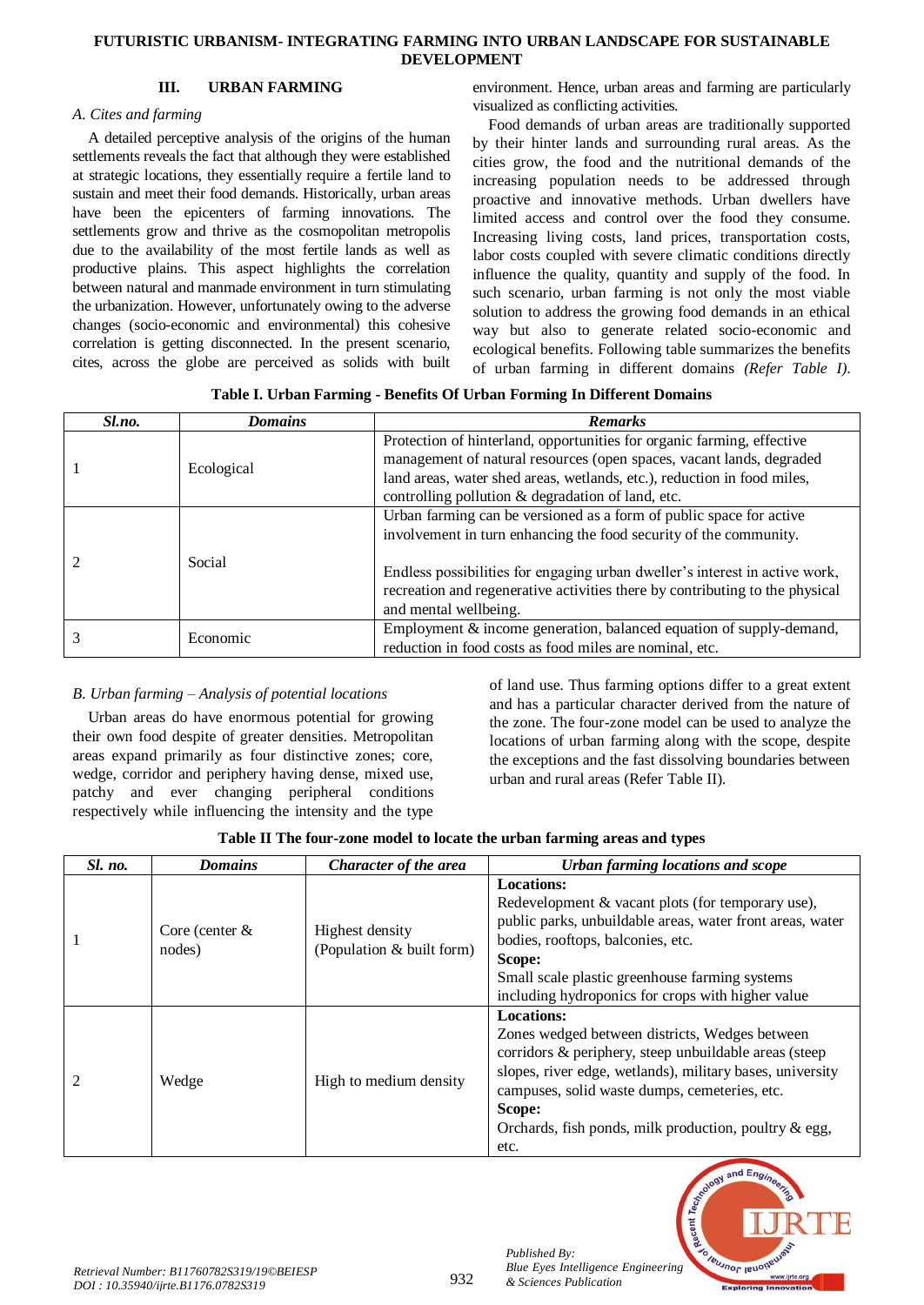|   | Corridor  | Medium to lower density                               | <b>Locations:</b><br>Along main corridors, transportation networks linked to<br>commercial/residential areas, corridor farming with<br>retail outlets, etc.<br>Scope:<br>Interim farming, pollution resistant $\&$ low-intensity<br>crops, ornamental horticulture, micro-livestock, grazing,<br>market gardening, vegetables, flowers, etc. |
|---|-----------|-------------------------------------------------------|----------------------------------------------------------------------------------------------------------------------------------------------------------------------------------------------------------------------------------------------------------------------------------------------------------------------------------------------|
| 4 | Periphery | Low and dispersed density<br>(per-urban fringe areas) | <b>Locations:</b><br>Efficiently connected fringe areas, Small & medium size<br>farms with favorable landscape features, etc.<br>Scope:<br>Intensive vegetable production, higher value crops,<br>agro-forestry providing firewood, timber, resin, etc.                                                                                      |

#### **IV. RESULTS & DISCUSSIONS**

Analysis of urban ecological footprint reveals the crucial aspect that every category of material and energy consumption and disposal of generated waste requires the productive / absorptive capacity of a finite area of land and water. Growing competing demands on natural resources have been increasingly challenging long-term sustainability and socio-economic equity.

Supply of food to urban areas is an important component of the ecological footprint of urban areas. Urbanization is interconnected with the locations of food production. Different urban farming systems require different types of urban spaces. These spaces include community lands, public parks, areas allocated for other uses such as area along the streets, areas unfit for building activities such as wetlands, steep terrain, buffer areas of infrastructure facilities, water bodies, flood plains and spaces inside, on and around the buildings (Refer Table III).

| Sl.no. | Type of space                          | <b>Description</b>                                                                                                                                                                                                                                                                                                                                                                                                                                                                                |
|--------|----------------------------------------|---------------------------------------------------------------------------------------------------------------------------------------------------------------------------------------------------------------------------------------------------------------------------------------------------------------------------------------------------------------------------------------------------------------------------------------------------------------------------------------------------|
|        | Inside, on and around the<br>buildings | Buildings with front, back and side yards<br>Rooftops, vertical surfaces such as (facades, walls, etc.) balconies, patios of<br>buildings in dense cities that do not have the yard space.<br>Advantages:<br>Comparatively secured tenure of the land, no commuting time, availability of<br>vital resources, etc.                                                                                                                                                                                |
| 2      | Community spaces                       | Community spaces can be promoted as community gardens for farming in a<br>cooperative way in which community gardeners (participants) cultivate in<br>their own plots individually but share common facilities such as supply of<br>resources, operation, maintenance and security.<br>Community farming areas can also act as center of social interaction having<br>institutional, locational and social characteristics.                                                                       |
| 3      | Neighbourhood                          | Completely and partially built neighborhoods support horticulture without<br>soil and small-scale livestock production. It is also one of the most efficient<br>infrastructures to weave a cohesive community.                                                                                                                                                                                                                                                                                    |
| 4      | Urban waste lands                      | Government and private agencies with the help of NGOs can involve the<br>community in transforming urban wastelands into urban farming plots that<br>are irrigated with waste water meanwhile improving the ecological<br>conditions of the urban areas.<br>They can also have significant positive impacts on the urban area's waste<br>water and drainage system and making productive use of marginal strips of<br>land areas located adjacent to canals, culverts, storm water channels, etc. |
| 5      | Steep terrains                         | Steep terrains present numerous challenges for building activities. hence,<br>present diverse opportunities for urban farming.                                                                                                                                                                                                                                                                                                                                                                    |

**Table III Urban Farming- Potential Integrations For Built And Natural Environment**



*Published By:*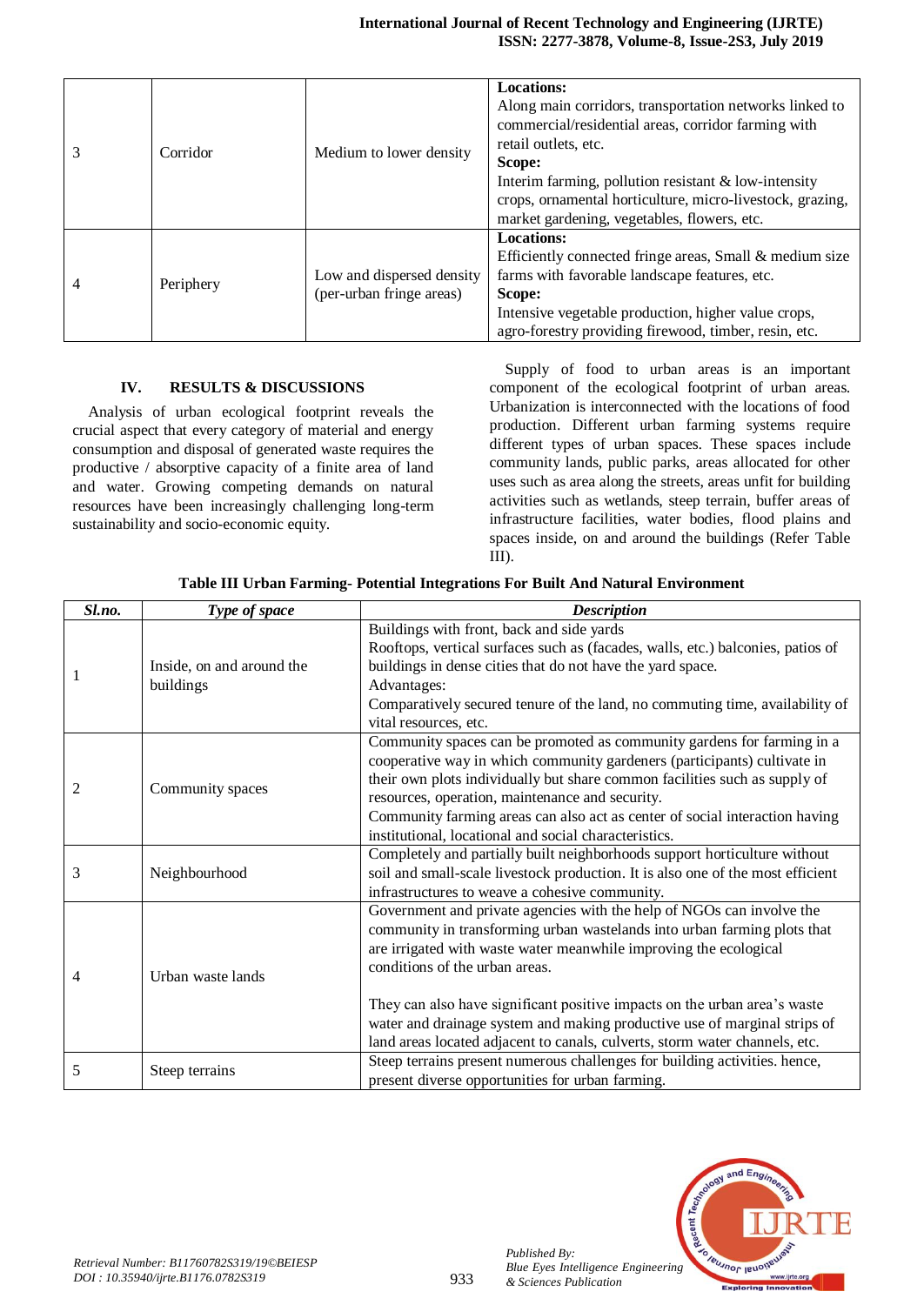|    |                                                                   | Flood plains and streamside present most appropriate sites for urban farming                                                                          |
|----|-------------------------------------------------------------------|-------------------------------------------------------------------------------------------------------------------------------------------------------|
|    | Flood plains and streamside                                       | as they have most fertile soil and access to water. Streamside farming                                                                                |
| 6  | areas                                                             | includes rivers, creeks, canals, etc. Several urban streams mainly in<br>developing countries are treated as drainage channels or open sewers. Hence, |
|    |                                                                   | monitoring is required to prevent food contamination from polluted water.                                                                             |
|    |                                                                   | The extremely sensitive wetlands and water bodies within urbanized areas                                                                              |
|    |                                                                   | can be tapped to potentially transform waste water into food for the urban                                                                            |
|    |                                                                   | areas.                                                                                                                                                |
| 7  | Wetlands and water bodies                                         |                                                                                                                                                       |
|    |                                                                   | Wetlands are needed to conserve and regenerate ecologically vital resources.                                                                          |
|    |                                                                   | Urban farming can be introduced in these areas without much disturbance to                                                                            |
|    |                                                                   | the thriving bio-diversity.                                                                                                                           |
|    |                                                                   | Community lands for farming owned by government, para-government                                                                                      |
|    |                                                                   | agencies or institutions include areas unsuitable for building activities, areas                                                                      |
| 8  | Community lands                                                   | reserved for future development, open spaces, parks, vacant lands, etc.                                                                               |
|    |                                                                   | ranging widely in sizes and locations.                                                                                                                |
|    |                                                                   | The long and narrow areas along the streets can be used for urban farming                                                                             |
| 9  | Areas along the streets                                           | (either mono-cropped or intercropped). Its locational advantages make it                                                                              |
|    |                                                                   | easier to move the water/fertilizer supplies and marketing of the produce.                                                                            |
|    |                                                                   | Degenerated inner city core areas can be developed as urban farms modelled                                                                            |
|    | Degenerated inner city core                                       | as large-scale greenhouse facilities to promote and retain business and public                                                                        |
| 10 | areas                                                             | activities. They also generate employment for the surrounding                                                                                         |
|    |                                                                   | neighborhoods.                                                                                                                                        |
|    |                                                                   | Educational institutions promoted as spaces for community farming with an                                                                             |
|    | Educational<br>institutions<br>as<br>spaces for community farming | objective of improving the nutritional conditions in students. They can also                                                                          |
| 11 |                                                                   | be used as platforms for creating awareness regarding farming not only to                                                                             |
|    |                                                                   | students but to their families and the community at large while reaping                                                                               |
|    |                                                                   | economic benefits by selling the surplus produce.                                                                                                     |
|    |                                                                   | Large tracts of reserved public and private open spaces (such as airports,                                                                            |
|    | Reserved public and private<br>spaces                             | military bases, ports, hospitals, universities, open spaces, recreational areas,                                                                      |
| 12 |                                                                   | etc.) as well as brownfield areas can provide significant space for urban                                                                             |
|    |                                                                   | farming. Additionally, they can also gain economic benefits through rents,                                                                            |
|    |                                                                   | lease, etc.                                                                                                                                           |
|    |                                                                   | Manufacturing facilities in industrial zones can also be farmed with                                                                                  |
|    |                                                                   | objectives of generating employment, land and water access and food                                                                                   |
|    |                                                                   | security for the unskilled workers who subsist on the periphery of the                                                                                |
|    |                                                                   | manufacturing facility without being employed directly.                                                                                               |
|    | Industrial zones                                                  | Advantages:                                                                                                                                           |
| 13 |                                                                   | -Promotes productive utilization of the land while discouraging its invasion<br>by squatters.                                                         |
|    |                                                                   |                                                                                                                                                       |
|    |                                                                   | -Industry's treated waste can be converted into inputs for energy and food<br>production.                                                             |
|    |                                                                   | -Multiple positive uses of land such as farming selective produce, guarded                                                                            |
|    |                                                                   | forests, beekeeping, breeding tanks for aquatic life, etc.                                                                                            |
|    |                                                                   | Right-of-way areas such as railroad tracks, canals, electric power                                                                                    |
|    |                                                                   | transmission/natural gas and utility service networks can be either rented or                                                                         |
| 14 | Right-of-way farming                                              | leased out for farming for mutual benefits of providing land maintenance,                                                                             |
|    |                                                                   | rental income and lands for farmers who do not have space to farm.                                                                                    |
|    |                                                                   | Special community gardens with an integral link to gender can be extensions                                                                           |
| 15 | Women's Community Gardens                                         | of community kitchens sharing the produce collectively.                                                                                               |

# *A. Duration of use*

Urban farming activities are significantly influenced by the duration of the time that a particular space is available for farming as it cascades on several other related aspects

such as types of crops, amount of planning and preparation. certain important spaces are available either permanently or temporarily (Refer Table IV).



*Published By:*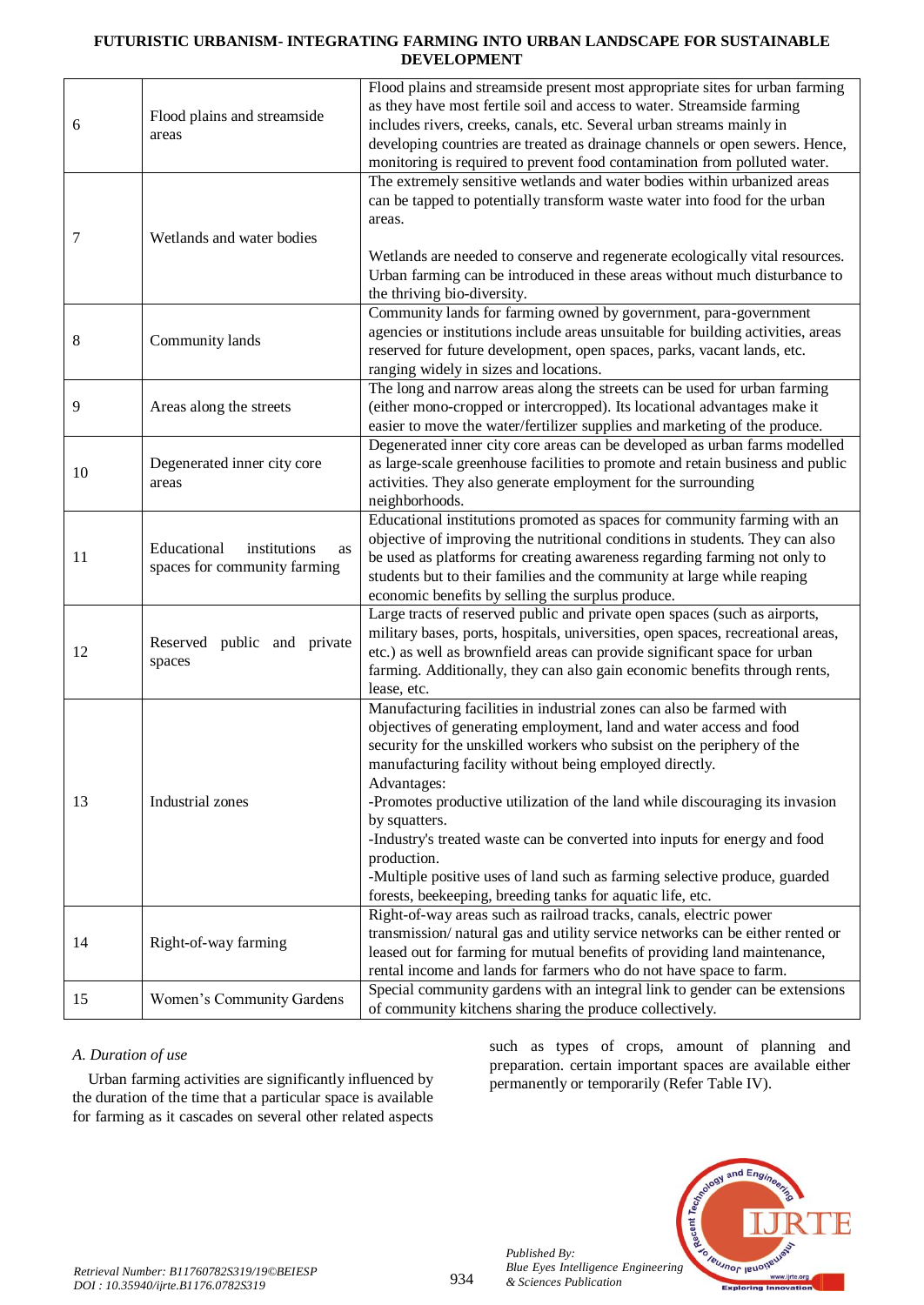| <b>Sl. No.</b> | <b>Duration</b> | Types of spaces                                            |
|----------------|-----------------|------------------------------------------------------------|
|                |                 | Certain areas such as steep terrains, water bodies, flood  |
|                |                 | plains, wetlands and streamside are permanently available  |
|                | Permanent use   | for urban farming as they are unsuitable for building      |
|                |                 | activities. They should be used for urban farming along    |
|                |                 | with recreational open space activities.                   |
|                |                 | Certain urban areas covering large tracts of land are      |
|                |                 | reserved for eventual non-agricultural uses, but in the    |
|                | Long term use   | interim such lands can be used for farming, biological     |
|                |                 | waste processing, ecologically sensitive recreation        |
|                |                 | facilities, etc. enhancing the environmental balance and   |
|                |                 | generation of economy.                                     |
|                |                 | Interim availability of land in tune with the time         |
|                |                 | encourages urban farming.                                  |
|                |                 | As the city grows and expands its perimeter, several plots |
|                | Short term use  | are always available for the short-term farming.           |
|                |                 | Temporary sites are often available for urban farming as   |
|                |                 | redevelopment activities in the old city cores and         |
|                |                 | neighborhoods.                                             |

**Table IV Duration Of Different Spaces Available For Urban Farming**

It is imperative for government to create long-term plans for managing several unbuilt and unbuildable lands that are permanently available for urban farming. Urban

areas are potential platforms for exploring integration of urban farming with the natural and built environment through various techniques (Refer Table V & VI).

|  |  |  | Table V Different Possibilities For Integrating Urban Farming With The Natural Environment |
|--|--|--|--------------------------------------------------------------------------------------------|
|  |  |  |                                                                                            |
|  |  |  |                                                                                            |

| Sl.no. | <b>Urban farming options</b> | <b>Possible settings</b>                                                                                                        | <b>Harvests</b>                                  |
|--------|------------------------------|---------------------------------------------------------------------------------------------------------------------------------|--------------------------------------------------|
|        | Agroforestry                 | Peripheral areas, green<br>buffer zones, protected<br>forest areas, natural parks,<br>etc.                                      | Wood, fuel, compost, building materials, etc.    |
| 2      | Horticulture                 | Sub-urban areas, open<br>spaces, natural landscapes,<br>derelict land, along the<br>streets, hydroponics, green<br>houses, etc. | All types of green produce, bio-compost, etc.    |
| 3      | Aquaculture                  | Wetlands, lakes, reservoirs,<br>drainage basins, sewage<br>lagoons, canals, etc.                                                | All types of green produce, fish, fodder, etc.   |
| 4      | Livestock                    | Urban fringe areas, greens<br>along the streets, pens $\&$<br>sheds, open grazing areas,<br>animal farms, etc.                  | Milk products, meat, hides & skins, manure, etc. |
| 5      | Others                       | Urban forest, container<br>gardening, green houses,<br>roof tops, etc.                                                          | Herbs, medicinal plants, flowers, etc.           |

#### **Table IV Different Techniques For Integrating Urban Farming With The Built Environment**

| Sl.no. | <b>Title</b>                                    | <b>Description</b>                                                                                                                                          |
|--------|-------------------------------------------------|-------------------------------------------------------------------------------------------------------------------------------------------------------------|
|        | <b>Building Integrated</b><br>Agriculture (BIA) | BIA is the practice of integrating high-performance hydroponic greenhouse<br>systems into the built forms to make use of the synergies between the building |
|        |                                                 | environment and farming like nutrient flows.                                                                                                                |
|        |                                                 | Vertical farming conserves bio-diversity, more productivity per unit of area,                                                                               |
|        | Vertical farming                                | reduction of heat island & carbon footprint, promotes agro-ecology, facilitates                                                                             |
|        |                                                 | recycling of organic waste and curbs the energy used for providing food.                                                                                    |
|        | Steep terrain as green buffer                   | Developing steep terrains into green buffer zones stabilizes the slopes, absorbs                                                                            |
|        | zone                                            | air pollution and prevents soil erosion while providing food and job security.                                                                              |



*Published By:*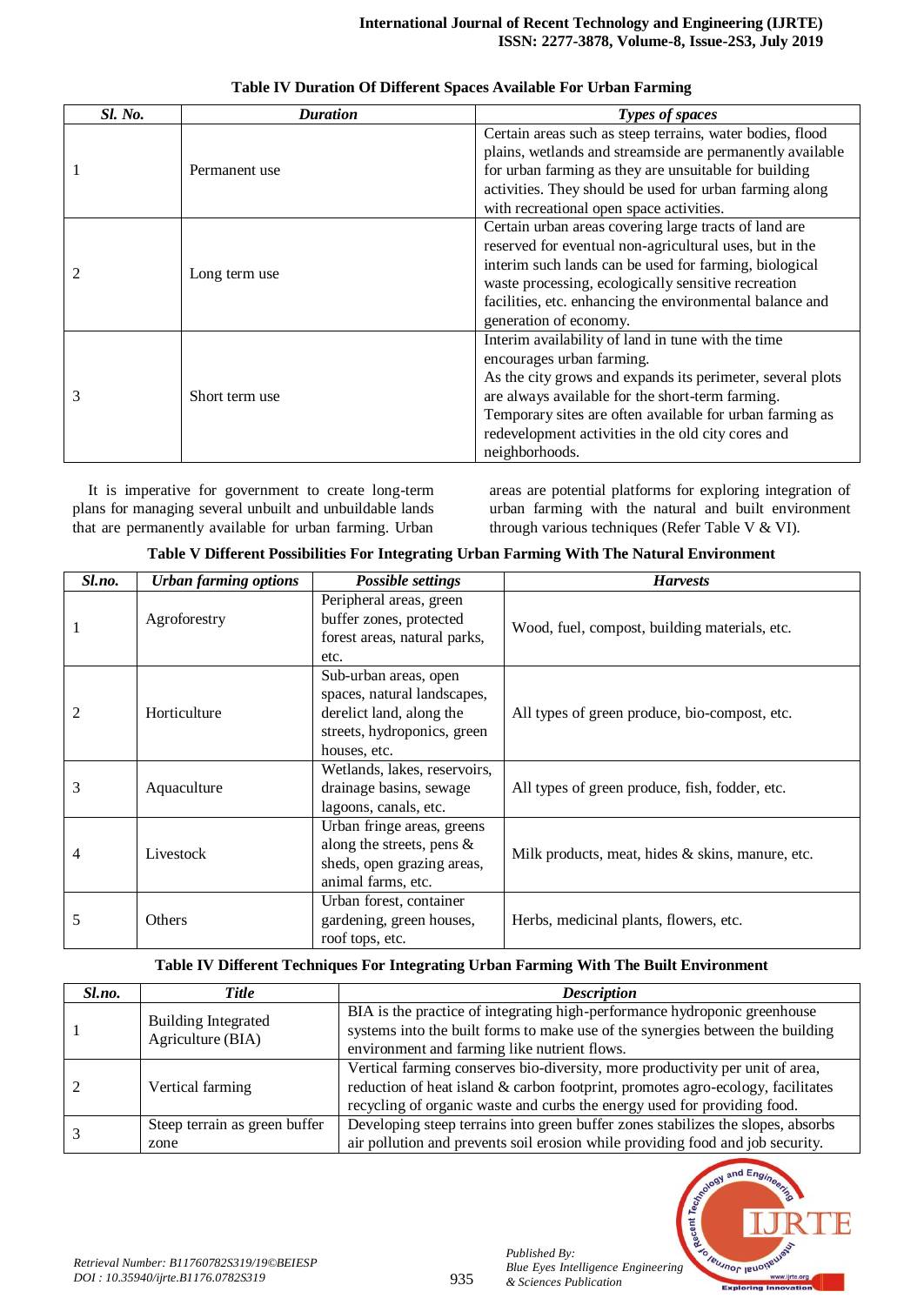| Aqua-terra farming systems  | Aqua-terra farming systems that combine land and aquatic crops as well as<br>animal life are most appropriate for floodplains. It also helps in preserving<br>biodiversity.         |
|-----------------------------|-------------------------------------------------------------------------------------------------------------------------------------------------------------------------------------|
| Sewage-fed lagoon fisheries | Ecologically sensitive wetlands can be converted into sewage-fed lagoon<br>fisheries to maintain the wetland habitat.                                                               |
| Aqua-culture below the city | Conceptually aquaculture is sited below the city. Waste water can be directed<br>downstream to benefit aquatic animal/plant life from its nutrients in turn<br>purifying the water. |

# *B. Urban farming – Analysis of case examples*

initiatives and programs to promote holistically sustainable urban farming (Refer Table VII).

Several cities in both developed and the developing countries are experimenting with numerous innovative

| Sl.no. | Case examples           | Project                                                       | <b>Analysis</b>                                                                                                                                                                                                                                                                        |
|--------|-------------------------|---------------------------------------------------------------|----------------------------------------------------------------------------------------------------------------------------------------------------------------------------------------------------------------------------------------------------------------------------------------|
| 1      | Canada                  | Sharing backyard                                              | This innovative initiative connects owners with parcel<br>of lands with urban farming enthusiasts. Through<br>physical mapping of the locations and online portals,<br>both the parties can connect with each other and farm.                                                          |
| 2      | Seattle, Washington     | Community farming areas<br>as center of social<br>interaction | Community farming areas are promoted as center of<br>social interaction,                                                                                                                                                                                                               |
| 3      | New York                | Sustainable Urban<br>Agriculture Program                      | Through this program, New York State Energy<br>Research and Development Authority identifies and<br>maps available potential open spaces, vacant lands,<br>community gardens, etc., for urban farming.                                                                                 |
| 4      | London                  | <b>Edible Building</b>                                        | Edible Building, a program by the organization<br>SUSTAIN in London promotes food production in<br>three dimensions of a building- inside, on, walls and<br>roof.                                                                                                                      |
| 5      | Durgapur, West Bengal   | Enabling Worker's union<br>for farming                        | In Durgapur, a planned industrial zone, the plant<br>managers leased land to the worker's union for<br>farming and provided access to water reservoir used<br>to cool the steel. This provision supplemented<br>workers with food and additional income by farming<br>at the job site. |
| 6      | Singapore               | Agro-technology parks                                         | Singapore has recognized and elevated urban farming<br>as an industrial activity. Agrotechnology parks set up<br>by Department of Primary Production are modelled as<br>industrial parks fitted with parks, hydroponic /<br>aeroponic farms, fish / poultry farms, etc.                |
| 7      | Hyderabad               | Urban farming along Musi<br>river                             | In this case, people living along Musi river which<br>flows through the city use the river water for urban<br>farming and grow produce although this is not<br>supported by the government.                                                                                            |
| 8      | Haiti                   | <b>CARE-Haiti</b>                                             | Demonstration gardens, mostly on rooftops has been a<br>popular initiative in Haiti to promote urban<br>horticulture in urban, peri-urban, slum areas. It has<br>also extended the program to include community and<br>school gardens.                                                 |
| 9      | Xochimilco, Mexico City | Chinampas, Floating farms                                     | These floating farms have vegetables, livestock,<br>poultry, trees for fuel and ornamental plants/flowers<br>are produced on land that is punctuated by canals that<br>provide transportation, irrigation, recreation as well as<br>tourism.                                           |

# **Table VII Urban Farming-Analysis Of Case Examples**



*Published By:*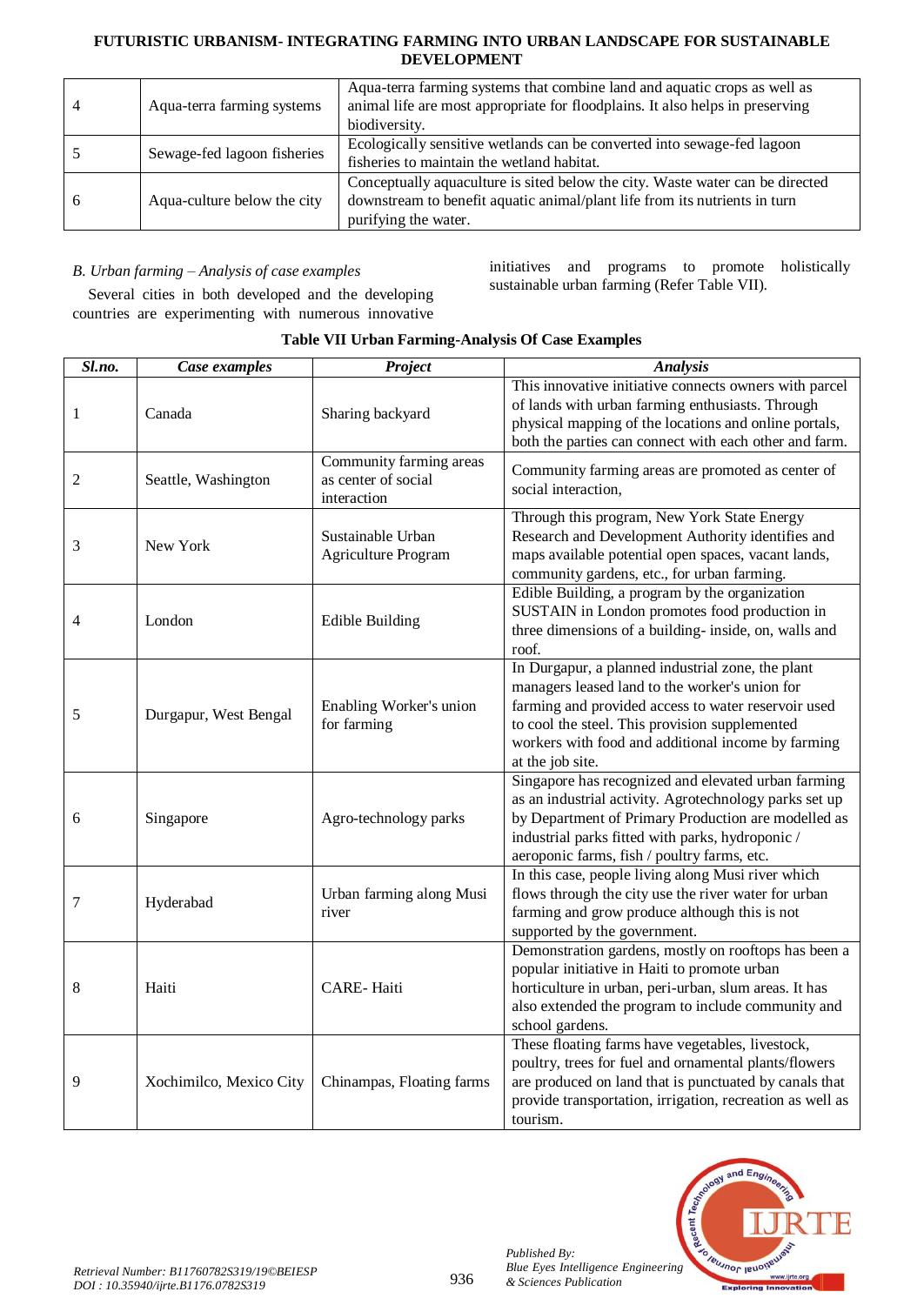| 10 | Ireland       | <b>Irish charity CONCERN</b>   | CONCERN has been working with local citizens to<br>develop soil conservation and sustainable land-use<br>techniques through a project that includes<br>agroforestry, horticulture (fruit trees) and the<br>construction of non-erodible drains and check dams.<br>The objectives of this initiative are to improve<br>farming practices, reduction in urban soil erosion and<br>practicing ecologically sustainable land-use practices. |  |
|----|---------------|--------------------------------|-----------------------------------------------------------------------------------------------------------------------------------------------------------------------------------------------------------------------------------------------------------------------------------------------------------------------------------------------------------------------------------------------------------------------------------------|--|
| 11 | Delhi         | Urban farming along the        | Fertile flood plains of Yamuna river along the                                                                                                                                                                                                                                                                                                                                                                                          |  |
|    |               | banks of Yamuna river          | Yamuna river is used extensively for urban farming.                                                                                                                                                                                                                                                                                                                                                                                     |  |
| 12 | <b>Berlin</b> | Community gardeners            | A cooperative initiative in which community<br>gardeners (participants) cultivate in their own plots<br>individually but share common facilities such as<br>supply of resources, operation, maintenance and<br>security.                                                                                                                                                                                                                |  |
| 13 | Nagpur        | Organic farming on<br>terraces | Slum dwellers of Nagpur city have initiated organic<br>farming on the terraces and narrow vacant plots in an<br>informal way. Along with supporting daily needs, the<br>surplus produce is sold locally.                                                                                                                                                                                                                                |  |

*C. Access to land and tenure* Urban farming continues on land and in water under a variety of legal and extra-legal arrangements through ownership, renting, leasing, etc. (Refer Table VIII).

| <b>Table VIII Access to land and tenure</b> |  |  |
|---------------------------------------------|--|--|
|                                             |  |  |

| Sl.no. | Type of arrangement    | <b>Description</b>                       | <b>Remarks</b>                                                       |  |
|--------|------------------------|------------------------------------------|----------------------------------------------------------------------|--|
|        |                        | Official access to farming on areas such |                                                                      |  |
|        | Farming under permit   | as rights-of-way, port authorities, etc. |                                                                      |  |
|        |                        | in return for maintenance of land.       |                                                                      |  |
|        |                        | This arrangement provides official       | Favorable arrangements for both                                      |  |
| 2      | Fiscal rent or lease   | access to the land and pays rent as a    | landowners and farmers if tenancy laws<br>ensure the rights of both. |  |
|        |                        | share of income earned through the land. |                                                                      |  |
|        |                        | Official access and rent are based on a  |                                                                      |  |
|        | Usufruct rent or lease | usufruct basis. Examples include lands   |                                                                      |  |
|        |                        | around public and private facilities.    |                                                                      |  |
| 4      | Unsanctioned farming   | Farming without the owner's consent      | Informal /illegals arrangements leading                              |  |
|        |                        | Farming with the owner's consent but     |                                                                      |  |
|        | Informal agreements    | without the official agreement.          | to squatters.                                                        |  |

# *D. Land ownership and access for farming in urban areas*

Urban areas face the lack of space, land and water bodies to farm. Gaining legal access and secured tenure are the major hurdles to farm the area. Hence, resolving land ownership and acquiring appropriate official arrangements will unlock potential spaces for urban farming (Refer Table IX).

| Sl.no. | Category           | Sub-category                    | Potential for urban<br>farming | <i>Access</i>            |
|--------|--------------------|---------------------------------|--------------------------------|--------------------------|
|        | Private land       | Owned                           | High                           | Closed and strongly      |
|        |                    |                                 |                                | controlled               |
|        |                    | Tenanted (often short)<br>term) |                                | Closed and controlled by |
|        |                    |                                 | Low                            | both the owner & the     |
|        |                    |                                 |                                | tenant                   |
|        |                    | Leases (often long term)        | Medium                         | Closed and controlled by |
|        |                    |                                 |                                | both owner & lessee      |
| 2      |                    | Large premises                  | High as excess land can        | Closed and strongly      |
|        | Establishment land |                                 | be farmed                      | controlled               |

# **Table IX Land Ownershipand Access For Farming In Urban Areas**



*Published By:*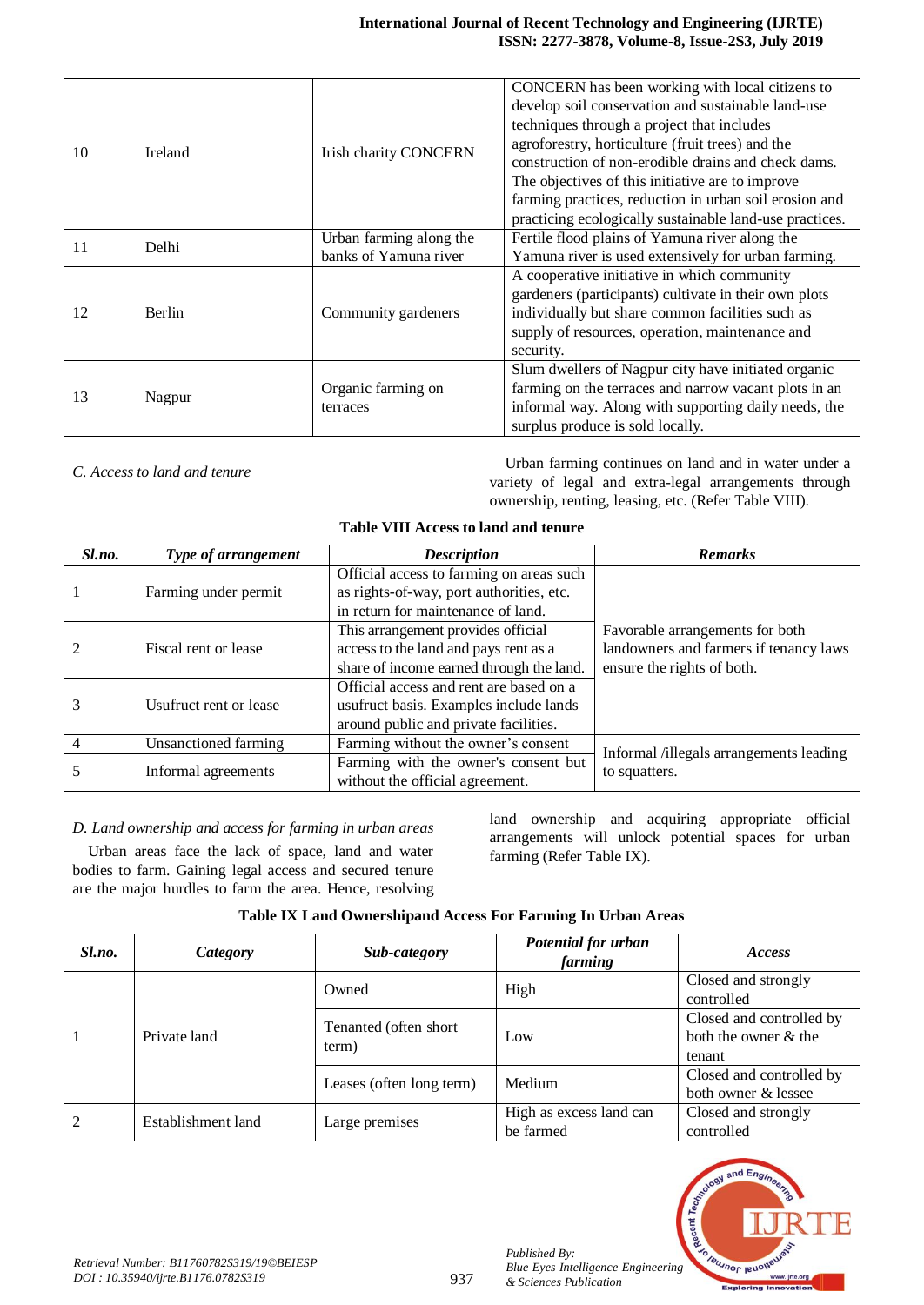|   |             | Small premises                                                                                  | Variable as depends on<br>the availability of excess<br>area | Closed and control varies                   |
|---|-------------|-------------------------------------------------------------------------------------------------|--------------------------------------------------------------|---------------------------------------------|
| 3 | Public land | National/state/city<br>authorities                                                              | High as the vacant spaces<br>can be farmed                   | Often open with variable<br>control         |
|   |             | Community land owned<br>collectively under<br>customary law or donated<br>for use of the public | Medium as Collective<br>community farming                    | Often controlled by<br>property provisions. |
|   |             | Illegally occupied on<br>private/public/community<br>lands                                      | Low unless the tenure is<br>fairly secured                   | Variable                                    |

# *E. Differnt framework to support urban farming*

Urban planners and managers focus and plan the development in terms of transportation, housing, employment, etc. rather than in terms of faming as it relatively generates low returns on investments. Hence, urban farming suffers from a combination of political restraints, restrictive urban policy, indecision about property rights of land, lack of organization/representation of urban farmers.

Ecological footprint of urban areas can be potentially reduced if the agenda of urban farming is combined into a comprehensive urban policy. It is possible to develop policies to reduce environmental impacts and there by depletion of natural resources by establishing the ecological footprint of different consumption patterns, infrastructure and certain densities distinctively (Refer Table X).

|  | Table X Differnt frameworks to support urban farming |  |  |
|--|------------------------------------------------------|--|--|
|  |                                                      |  |  |

| Sl.no. | <b>Framework</b>                                                                           | <b>Description</b>                                                           |
|--------|--------------------------------------------------------------------------------------------|------------------------------------------------------------------------------|
|        |                                                                                            | Planners need to recognize the importance of urban farming and develop       |
|        | Planning framework                                                                         | strategies and implementing mechanisms for bringing urban farming in the     |
|        |                                                                                            | main stream to secure self-reliance on food to promote sustainable           |
|        |                                                                                            | development.                                                                 |
|        |                                                                                            | Policy and program frameworks to persuade public and private land owners to  |
|        | Policy framework                                                                           | make sleeping land / free land either make productive or make them available |
|        |                                                                                            | for inserted citizens and farmers to be developed as urban farm land.        |
| 3      | This scheme brings growing and consumption in a mutually beneficial<br>Community supported |                                                                              |
|        | agriculture                                                                                | arrangement.                                                                 |
|        | Strong community spirit and                                                                | Urban farming for self-consumption and occupation are vital sources of food  |
|        | social cohesion                                                                            | security.                                                                    |
|        | Urban farming and food                                                                     | Integration of urban farming and local food culture into nutrition education |
|        | culture                                                                                    | programs.                                                                    |
| 6      | Producer organizations                                                                     | Strengthening producer organizations through value-chain development and     |
|        |                                                                                            | increased access to finance.                                                 |
|        | Climate change strategies and<br>action plans                                              | Urban area-based climate change strategies and action plans for supporting   |
|        |                                                                                            | urban farming through improved market infrastructure, training and extension |
|        |                                                                                            | programs                                                                     |

# **V. WAY FORWARD**

Functioning and the relationships with the environment of urban areas are changing while plugging them into an increasingly global hinterland and thus increasing ecological footprint. Ever expanding ecological footprint of urban areas is stretching far beyond its actual physical boundaries and is stamping out the habitat of several species. Hence, management of land becomes more efficient if the urban farming is considered as permitted land use.

Currently, there is a need to recognize that the urban farming is an appropriate permanent and long-term land use. Urban farming contributes to the socio-economic and environmental sustainability of cities. The contributions of farming in urban areas can be measured in terms of environmental conservation and food security, rather than purely as returns on investments. The initiatives on energy efficiency, high resource productivity and strong policies for containing the urban sprawl have greater influence in promoting urban farming as a significant tool in encouraging balanced sustenance of urban areas.

# **REFERENCES**

1. Acharya,A.,D. Hoornweg and M.Dubbeling. 2011*. Urban agriculture is climate-smart: Thinking outside the box on climate change*.chapter 7.2 Low carbon cities, World bank publication for the government of China. Washington, DC:World Bank



*Published By: Blue Eyes Intelligence Engineering & Sciences Publication*